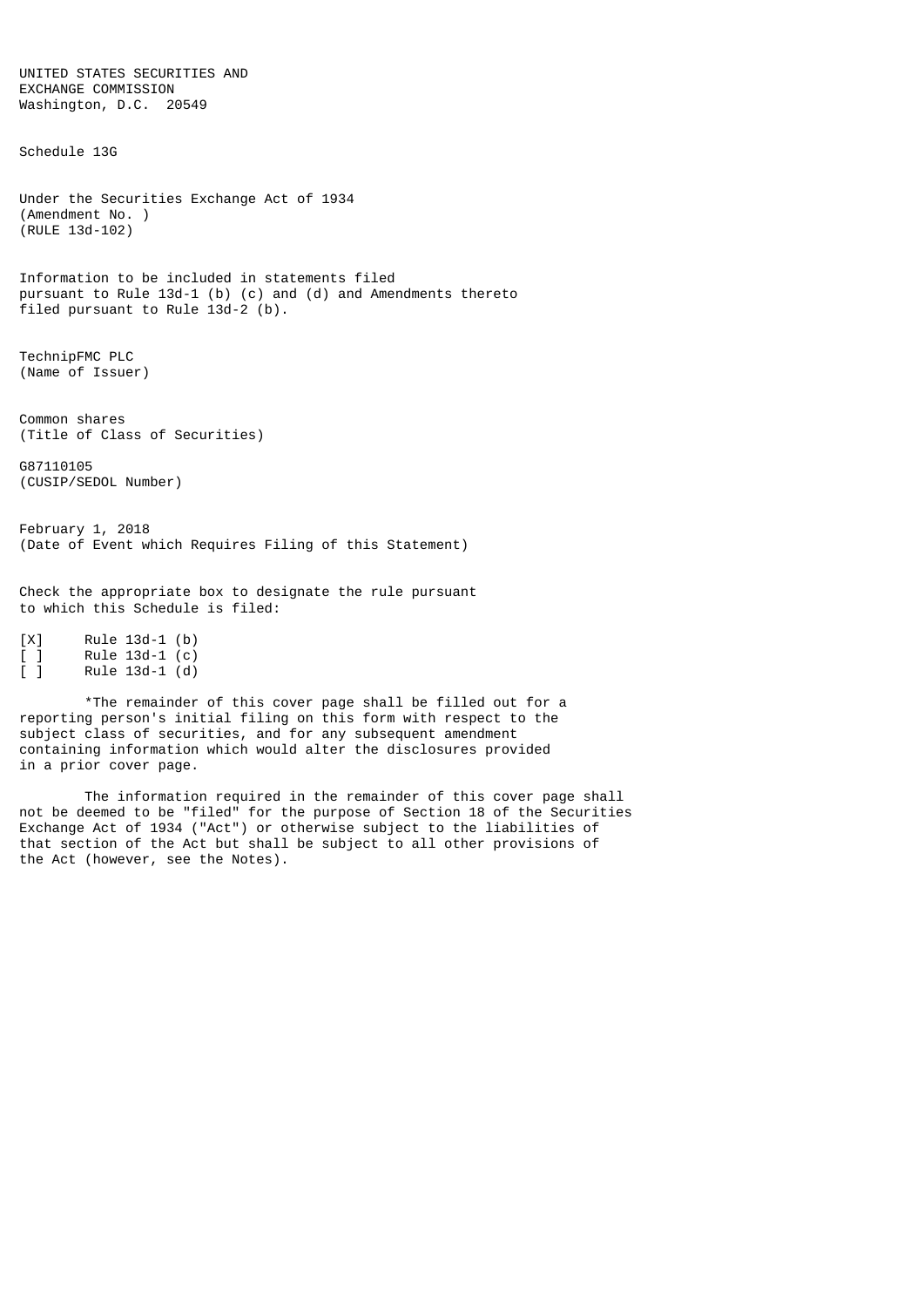Issuer: TechnipFMC PLC CUSIP No.: G87110105 1 NAMES OF REPORTING PERSONS I.R.S. IDENTIFICATION NOS. OF ABOVE PERSONS First Eagle Investment Management, LLC Tax ID # 57-1156902 2 CHECK THE APPROPRIATE BOX IF A MEMBER OF A GROUP (a) (b) 3 SEC USE ONLY 4 CITIZENSHIP OR PLACE OF ORGANIZATION State of Delaware NUMBER OF SHARES 5 SOLE VOTING POWER - 33,544,367 BENEFICIALLY 6 SHARED VOTING POWER - 0 OWNED BY EACH 7 SOLE DISPOSITIVE POWER - 34,868,417 REPORTING PERSON 8 SHARED DISPOSITIVE POWER - 0 WITH: 9 AGGREGATE AMOUNT BENEFICIALLY OWNED BY EACH REPORTING PERSON 34,868,417 10 CHECK IF THE AGGREGATE AMOUNT IN ROW (11) EXCLUDES CERTAIN SHARES N/A 11 PERCENT OF CLASS REPRESENTED BY AMOUNT IN ROW 9: 7.50% 12 TYPE OF REPORTING PERSON IA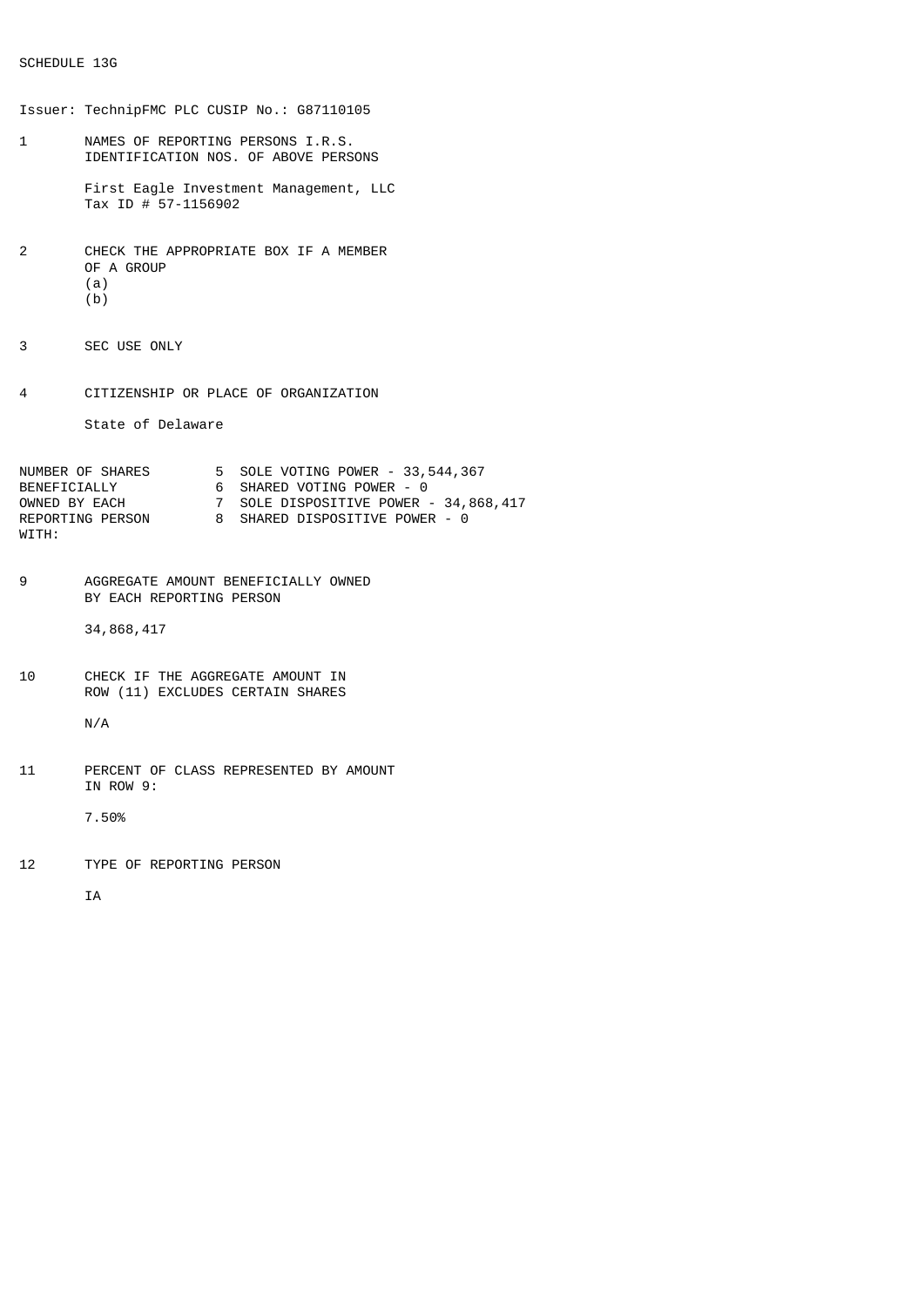# SCHEDULE 13G

Issuer: TechnipFMC PLC CUSIP No.: G87110105

#### ITEM 1

- (a) Name of Issuer: TechnipFMC PLC
- (b) Address of Issuer's Principal Executive Offices: One St. Paul's Churchyard London XO ECAM 8AP

## ITEM 2

- (a) Name of Person Filing: First Eagle Investment Management, LLC
- (b) Address of Principal Business Office:

1345 Avenue of the Americas New York, NY 10105

- (c) Citizenship: Delaware, USA
- (d) Title of Class of Securities:

Common Stock

(e) CUSIP No.: G87110105

### ITEM 3

- (a) [ ] Broker or dealer registered under Section 15 of the Act (15 U.S.C. 78o);
- (b) [ ] Bank as defined in section 3(a)(6) of the Act (15 U.S.C. 78c);
- (c) [ ] Insurance Company as defined in section 3(a)(19) of the Act (15 U.S.C. 78C);
- (d) [ ] Investment company registered under Section 8 of the Investment Company Act if 1940 (15 U.S.C. 80a-8);
- (e) [X] An investment adviser in accordance with Section 240.13d-1(b)(1)(ii)(E);
- (f) [ ] An employee benefit plan or endowment fund in accordance with Section 240.13d-1(b)(1)(ii)(F);
- (g) [ ] A parent holding company or control person in accordance with Section 240.13d-1(b)(1)(ii)(G);
- (h) [ ] A savings associations as defined in Section 3(b) of the Federal Deposit Insurance Act (12 U.S.C. 1813);
- (i) [ ] A church plan that is excluded from the definition of an insurance company under Section 3 (c)(14) of the Investment Company Act of 1940 (15 U.S.C. 80a-3);

(j)  $\left[ \begin{array}{cc} \end{array} \right]$  Group, in accordance with section 240.13d-1 (b)(1)(ii)(J).

If this statement is filed pursuant to Sections 240. 13d-1(b), or 240.13d-2(b) or (c), check whether the person filing is a: